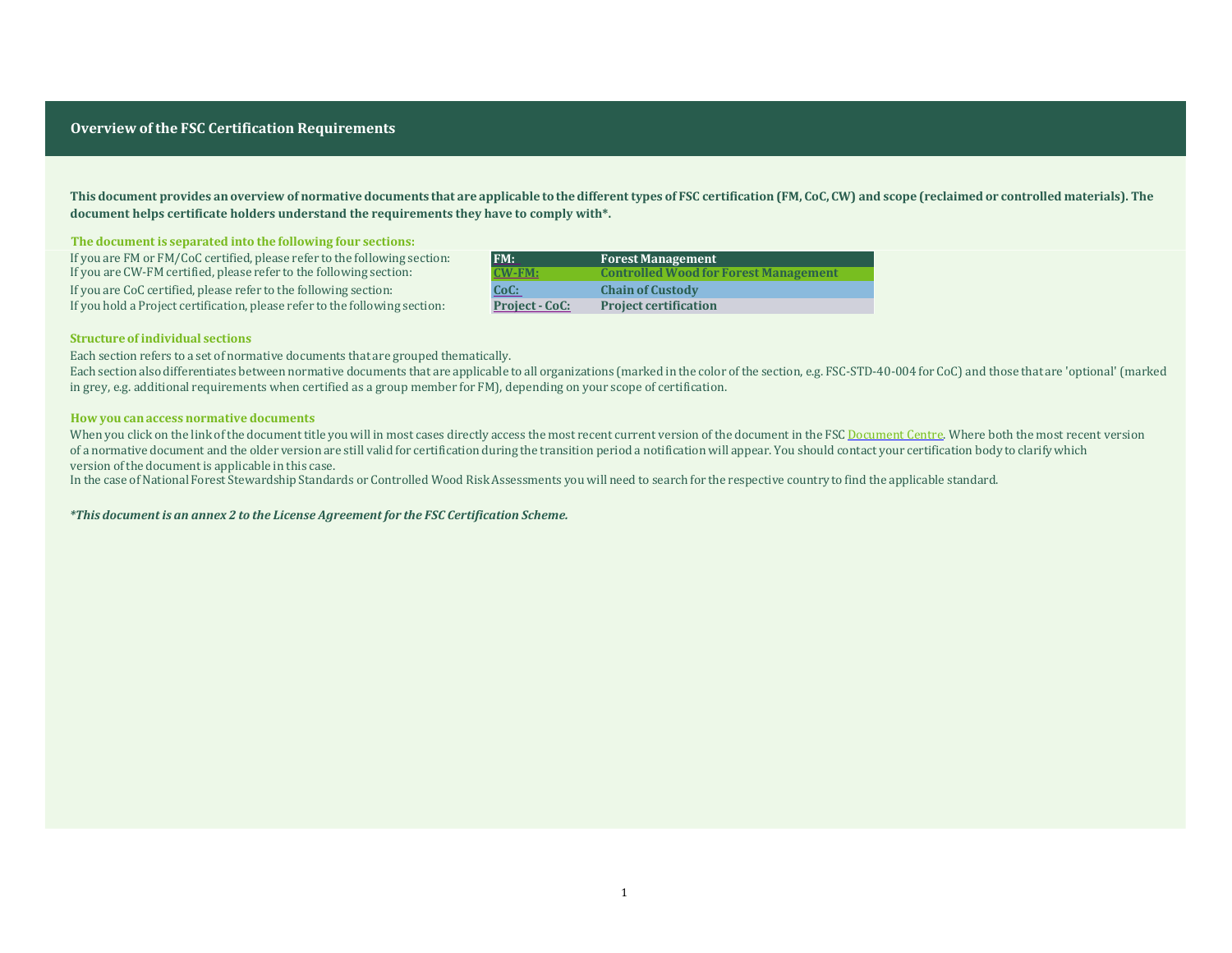# **ANNEX 2 / A: FOREST MANAGEMENT**

Updated: 10/05/2022

<span id="page-1-0"></span>

| <mark>△</mark>                                                         |                 | <b>Document identification</b>                                                                                    | <b>FM</b>                          |                                                                                              |                                                                                                                       |  |  |  |  |
|------------------------------------------------------------------------|-----------------|-------------------------------------------------------------------------------------------------------------------|------------------------------------|----------------------------------------------------------------------------------------------|-----------------------------------------------------------------------------------------------------------------------|--|--|--|--|
| <b>Cluster</b>                                                         | Code            | <b>Title</b>                                                                                                      | <b>ALWAYS</b><br><b>APPLICABLE</b> | <b>OPTIONAL:</b><br><b>Additional</b><br>requirements<br>when certified as<br>a group member | <b>OPTIONAL:</b><br><b>Additional</b><br>requirements<br>when certified<br>for Ecosystem<br>Services impact<br>claims |  |  |  |  |
| <b>MAIN STANDARD</b>                                                   |                 |                                                                                                                   |                                    |                                                                                              |                                                                                                                       |  |  |  |  |
| <b>Forest</b><br><b>Management</b>                                     | <b>Various</b>  | <b>National Forest Stewardship Standard</b>                                                                       | $\overline{X}$                     |                                                                                              |                                                                                                                       |  |  |  |  |
| <b>GENERAL</b> (not FM related)                                        |                 |                                                                                                                   |                                    |                                                                                              |                                                                                                                       |  |  |  |  |
| <b>Disputes</b><br>Management                                          | FSC-POL-01-004  | Policy for the Association of Organizations with FSC                                                              | X                                  |                                                                                              |                                                                                                                       |  |  |  |  |
| Normative<br>Framework &<br>Processes                                  | FSC-POL-20-005  | Annual Administration Fee (AAF)                                                                                   | X                                  |                                                                                              |                                                                                                                       |  |  |  |  |
| Normative<br>Framework&<br>Processes                                   | FSC-PRO-01-017  | Participation of external observers in on-site FSC certification<br>audits and / or ASI accreditation assessments |                                    |                                                                                              |                                                                                                                       |  |  |  |  |
| Normative<br>Framework<br>& Processes                                  | FSC-PRO-20-003  | Transfer of FSC Certificates and License Agreements                                                               | X                                  |                                                                                              |                                                                                                                       |  |  |  |  |
| <b>SCOPE OF CERTIFICATION</b>                                          |                 |                                                                                                                   |                                    |                                                                                              |                                                                                                                       |  |  |  |  |
| <b>Forest Management</b>                                               | FSC-POL-20-003  | FSC Policy on the excision of areas from the scope of certification                                               | $\overline{X}$                     |                                                                                              |                                                                                                                       |  |  |  |  |
| <b>PESTICIDES USE</b>                                                  |                 |                                                                                                                   |                                    |                                                                                              |                                                                                                                       |  |  |  |  |
| <b>Forest Management</b>                                               | FSC-POL-30-001  | <b>FSC Pesticides Policy</b>                                                                                      | X                                  |                                                                                              |                                                                                                                       |  |  |  |  |
| <b>Forest Management</b>                                               |                 | FSC-POL-30-001a FSC Lists of highly hazardous pesticides                                                          | $\overline{X}$                     |                                                                                              |                                                                                                                       |  |  |  |  |
| <b>Forest Management</b>                                               | FSC-PRO-30-001a | List of approved derogations for use of 'highly hazardous'<br>pesticides                                          | X                                  |                                                                                              |                                                                                                                       |  |  |  |  |
| TRANSACTION VERIFICATION & FALSE CLAIMS<br><b>Markets &amp; Supply</b> |                 |                                                                                                                   |                                    |                                                                                              |                                                                                                                       |  |  |  |  |
| Chains                                                                 | FSC-PRO-10-201  | <b>Transaction Verification Procedure</b>                                                                         | X                                  |                                                                                              |                                                                                                                       |  |  |  |  |
| <b>Forest Management</b>                                               | FSC-ADV-60-004  | Advice note on Transaction Verification for FM/CoC certificate<br>holders                                         | X                                  |                                                                                              |                                                                                                                       |  |  |  |  |

 $\omega$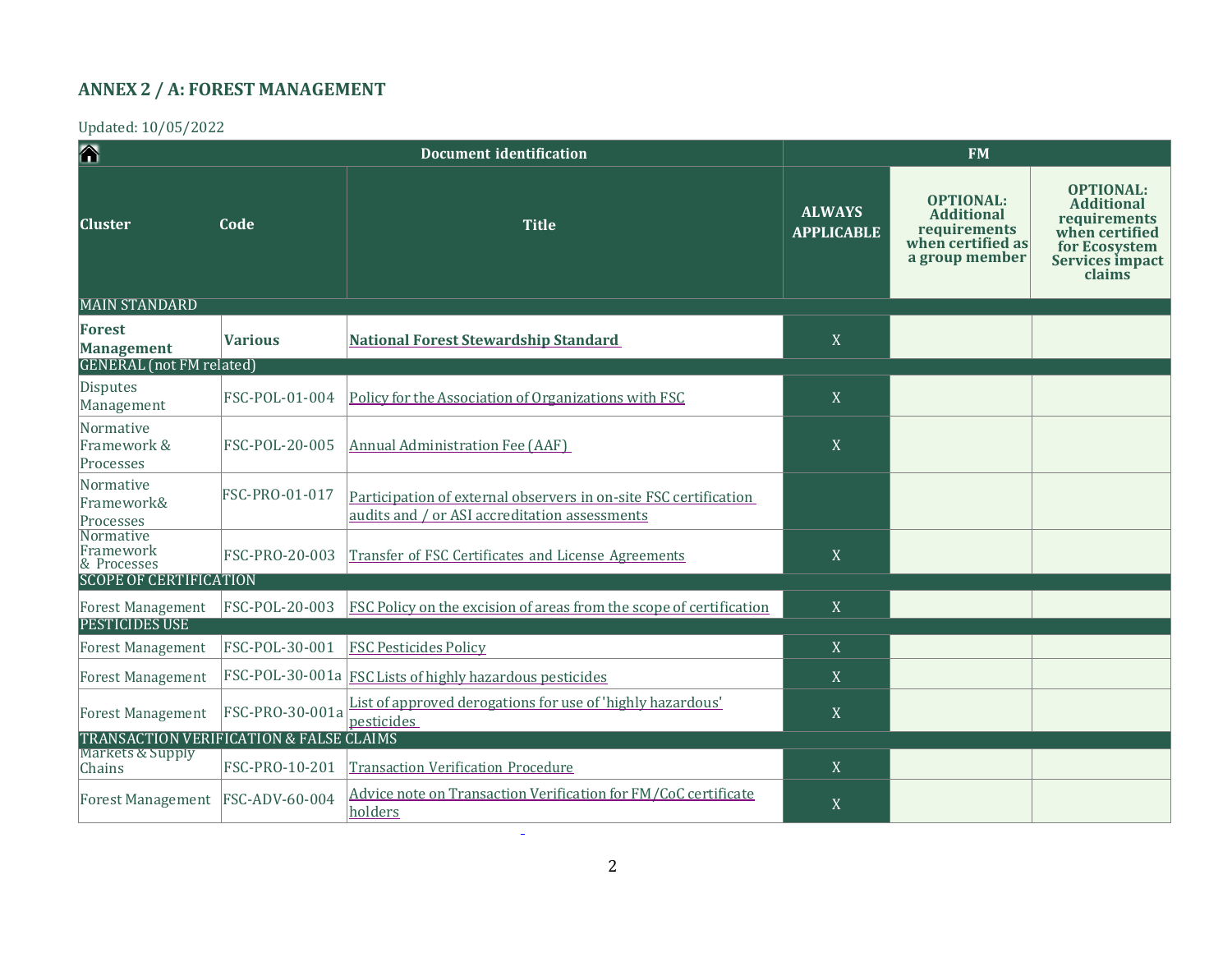| Markets & Supply<br>Chains | FSC-PRO-10-003        | Calculating financial penalty/compensation fee and processing<br>evidence for blocked organizations |   |  |
|----------------------------|-----------------------|-----------------------------------------------------------------------------------------------------|---|--|
| <b>TRADEMARK USE</b>       |                       |                                                                                                     |   |  |
| Markets & Supply<br>Chains | FSC-STD-50-001        | Requirements for use of the use of the FSC trademarks by<br>certificate holders                     |   |  |
| <b>OPTIONAL</b>            |                       |                                                                                                     |   |  |
| Social Stakeholders        | <b>FSC-STD-30-005</b> | <b>Forest Management Groups</b>                                                                     | v |  |
| <b>Forest Management</b>   | FSC-PRO-30-006        | Ecosystem Services Procedure: Impact Demonstration and<br><b>Market Tools</b>                       |   |  |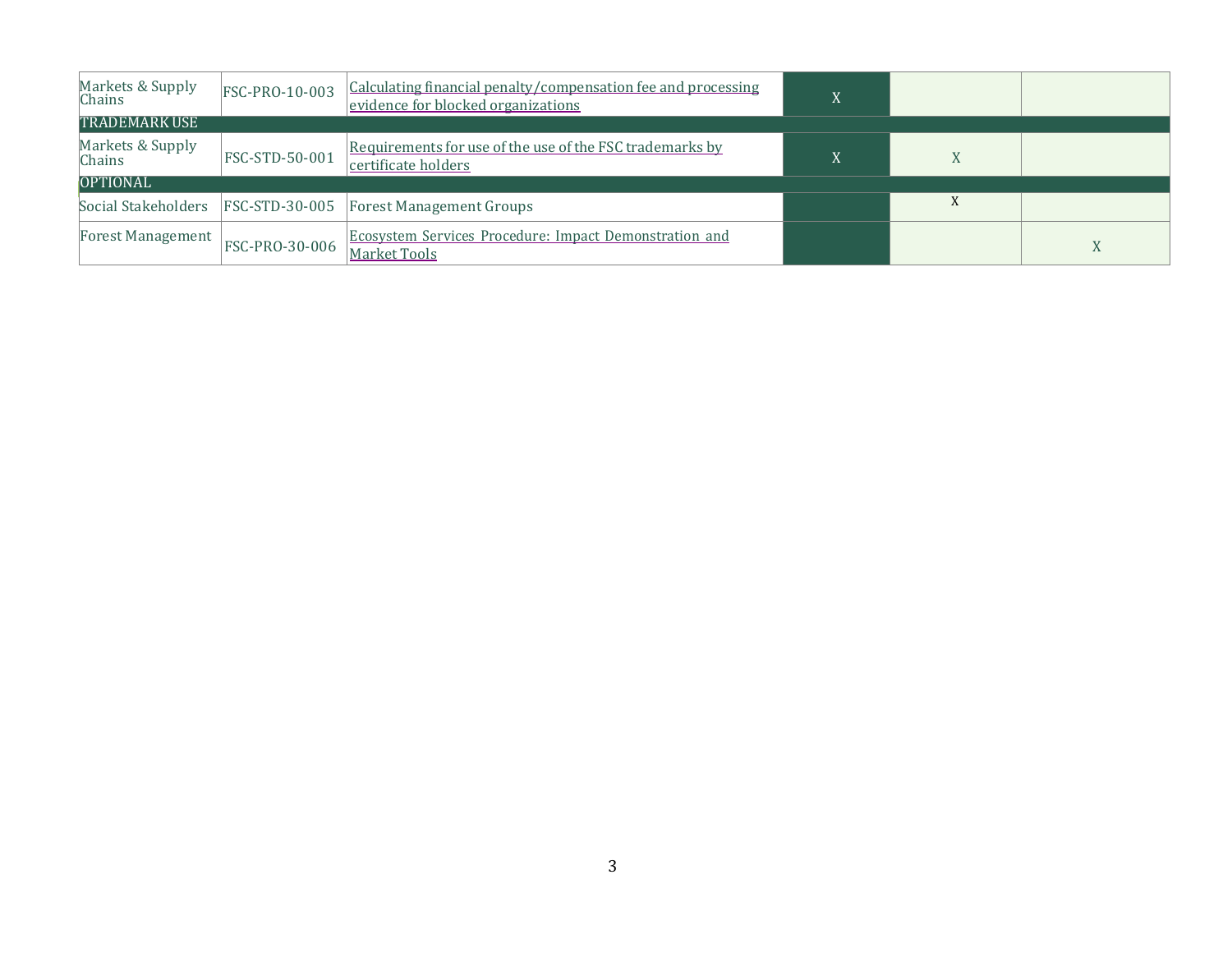# **ANNEX 2 / B: FOREST MANAGEMENT**

Updated: 10/05/2022

<span id="page-3-0"></span>

| 合                                                                      | <b>Document identification</b> |                                                                                                                    | <b>CW-FM</b>                       |                                                                                              |  |
|------------------------------------------------------------------------|--------------------------------|--------------------------------------------------------------------------------------------------------------------|------------------------------------|----------------------------------------------------------------------------------------------|--|
| <b>Cluster</b>                                                         | Code                           | <b>Title</b>                                                                                                       | <b>ALWAYS</b><br><b>APPLICABLE</b> | <b>OPTIONAL:</b><br><b>Additional</b><br>requirements<br>when certified as<br>a group member |  |
| <b>MAIN STANDARD</b>                                                   |                                |                                                                                                                    |                                    |                                                                                              |  |
| <b>Controlled Wood</b>                                                 | FSC-STD-30-010                 | <b>FSC Controlled Wood standard for Forest Management Enterprises</b>                                              | $\mathbf X$                        |                                                                                              |  |
| <b>GENERAL</b> (not CW-FM related)                                     |                                |                                                                                                                    |                                    |                                                                                              |  |
| Disputes Management                                                    | FSC-POL-01-004                 | Policy for the Association of Organizations with FSC                                                               | $\rm X$                            |                                                                                              |  |
| Normative Framework &<br>Processes                                     | FSC-POL-20-005                 | Annual Administration Fee (AAF)                                                                                    | $\mathbf X$                        |                                                                                              |  |
| Normative Framework &<br>Processes                                     | FSC-PRO-01-017                 | Participation of external observers in on-site FSC certification audits and / or ASI<br>accreditation assessments  | $\rm X$                            |                                                                                              |  |
| Normative Framework &<br>Processes                                     | FSC-PRO-20-003                 | Transfer of FSC Certificates and License Agreements                                                                | $\rm X$                            |                                                                                              |  |
| TRANSACTION VERIFICATION & FALSE CLAIMS                                |                                |                                                                                                                    |                                    |                                                                                              |  |
| Markets & Supply<br>Chains                                             | FSC-PRO-10-201                 | <b>Transaction Verification Procedure</b>                                                                          | X                                  |                                                                                              |  |
| Markets & Supply<br>Chains                                             | FSC-PRO-10-003                 | Calculating financial penalty/compensation fee and processing evidence for blocked<br>organizations                | X                                  |                                                                                              |  |
| <b>TRADEMARK USE</b><br>Markets & Supply<br>Chains<br><b>WINDTHROW</b> | FSC-STD-50-001                 | Requirements for use of the use of the FSC trademarks by certificate holders                                       | $\mathbf X$                        | $\mathbf X$                                                                                  |  |
| Controlled Wood                                                        | FSC-ADV-20-008                 | Controlled wood and windthrow                                                                                      | $\mathbf X$                        |                                                                                              |  |
| <b>LEGAL COMPLIANCE</b>                                                |                                |                                                                                                                    |                                    |                                                                                              |  |
| <b>Forest Management</b>                                               | FSC-ADV-30-010-01              | Applicable National and Local Laws and Regulations for Controlled Wood for Forest<br><b>Management Enterprises</b> | $\bar{X}$                          |                                                                                              |  |
| <b>OPTIONAL</b>                                                        |                                |                                                                                                                    |                                    |                                                                                              |  |
| Social Stakeholders                                                    | FSC-STD-30-005                 | <b>Forest Management Groups</b>                                                                                    |                                    | X                                                                                            |  |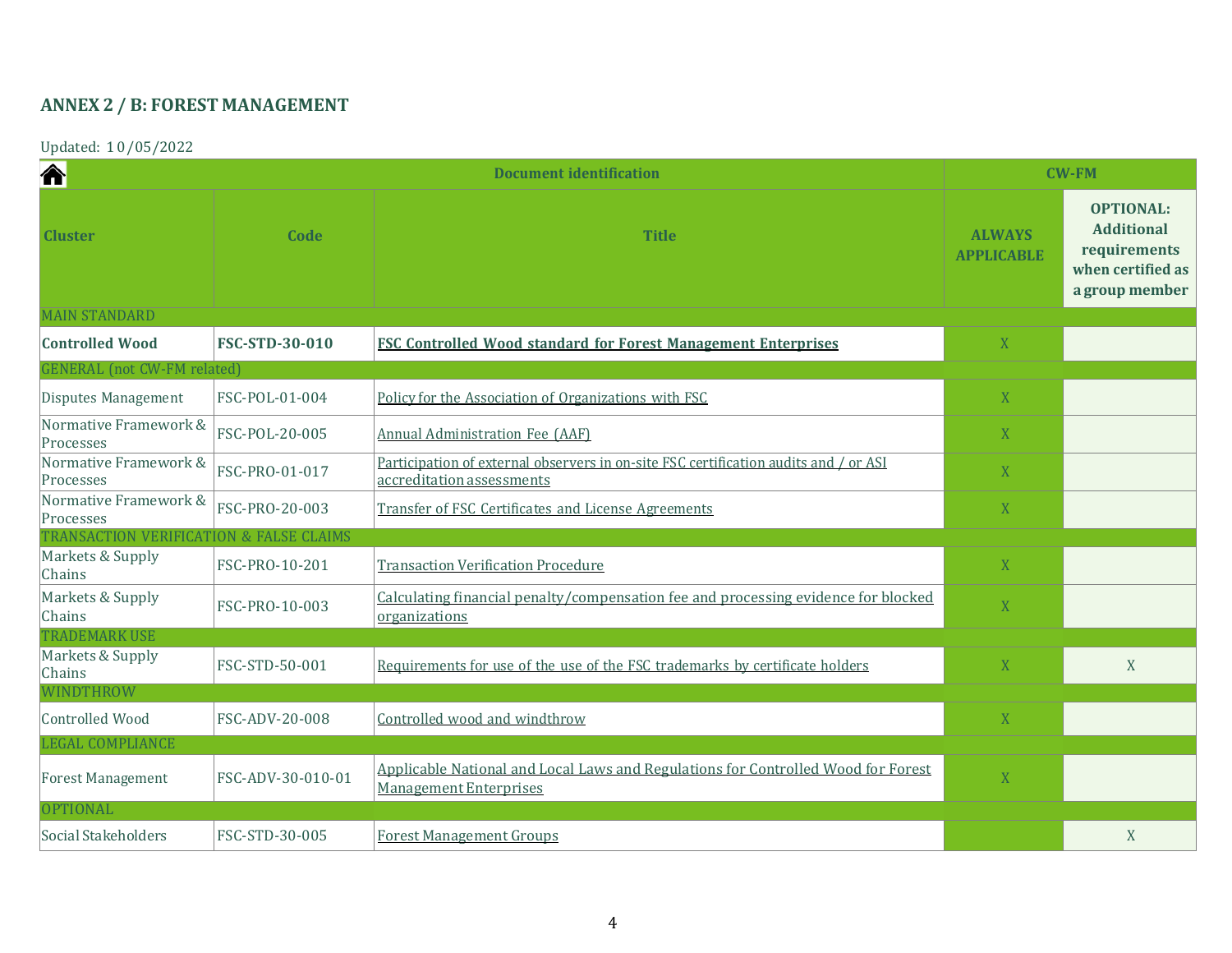# **ANNEX 2 / C: CHAINOF CUSTODY**

[Upda](#page-0-0)ted: 10/05/2022

<span id="page-4-0"></span>

| 合<br><b>Document identification</b>                |                |                                                                                                                      | <b>CoC</b>                         |                                                                                                                    |                                                                                                         |                                                                                                    |
|----------------------------------------------------|----------------|----------------------------------------------------------------------------------------------------------------------|------------------------------------|--------------------------------------------------------------------------------------------------------------------|---------------------------------------------------------------------------------------------------------|----------------------------------------------------------------------------------------------------|
| <b>Cluster</b>                                     | Code           | <b>Title</b>                                                                                                         | <b>ALWAYS</b><br><b>APPLICABLE</b> | <b>OPTIONAL:</b><br><b>Additional</b><br>requirements<br>when<br>certifiedas a<br>group<br>member/<br>multisite CH | <b>OPTIONAL:</b><br><b>Additional</b><br>requirements<br>when<br>sourcing FSC<br>$\mathbf{C}\mathbf{W}$ | <b>OPTIONAL:</b><br><b>Additional</b><br>requirements<br>when<br>sourcing<br>reclaimed<br>material |
| <b>MAIN STANDARD</b>                               |                |                                                                                                                      |                                    |                                                                                                                    |                                                                                                         |                                                                                                    |
| <b>Markets &amp; Supply</b><br><b>Chains</b>       |                | FSC-STD-40-004 Chain of Custody certification                                                                        | $\mathbf X$                        |                                                                                                                    |                                                                                                         |                                                                                                    |
| <b>GENERAL</b> (not CoC related)                   |                |                                                                                                                      |                                    |                                                                                                                    |                                                                                                         |                                                                                                    |
| <b>Disputes</b><br>Management                      | FSC-POL-01-004 | Policy for the Association of Organizations with FSC                                                                 | $\mathbf X$                        |                                                                                                                    |                                                                                                         |                                                                                                    |
| Normative<br>Framework &<br>Processes              | FSC-POL-20-005 | <b>Annual Administration Fee (AAF)</b>                                                                               | $\mathbf X$                        |                                                                                                                    |                                                                                                         |                                                                                                    |
| Normative<br>Framework &<br>Processes              | FSC-PRO-01-017 | Participation of external observers in on-site FSC certification<br>audits<br>and / or ASI accreditation assessments | $\mathbf X$                        |                                                                                                                    |                                                                                                         |                                                                                                    |
| Normative<br>Framework &<br>Processes              | FSC-PRO-20-003 | Transfer of FSC Certificates and License Agreements                                                                  | $\mathbf X$                        |                                                                                                                    |                                                                                                         |                                                                                                    |
| PRODUCT CLASSIFICATION                             |                |                                                                                                                      |                                    |                                                                                                                    |                                                                                                         |                                                                                                    |
| Markets & Supply<br>Chains                         |                | FSC-STD-40-004a FSC Product Classification                                                                           | X                                  |                                                                                                                    |                                                                                                         |                                                                                                    |
| <b>TRANSACTION VERIFICATION &amp; FALSE CLAIMS</b> |                |                                                                                                                      |                                    |                                                                                                                    |                                                                                                         |                                                                                                    |
| Markets & Supply<br>Chains                         | FSC-PRO-10-201 | <b>Transaction Verification Procedure</b>                                                                            | $\mathbf X$                        |                                                                                                                    |                                                                                                         |                                                                                                    |
| Markets & Supply<br>Chains                         | FSC-PRO-10-003 | Calculating financial penalty/compensation fee and<br>processingevidence for blocked organizations                   | $\mathbf X$                        |                                                                                                                    |                                                                                                         |                                                                                                    |
| <b>TRADEMARK USE</b>                               |                |                                                                                                                      |                                    |                                                                                                                    |                                                                                                         |                                                                                                    |
| Markets & Supply<br>Chains                         | FSC-STD-50-001 | Requirements for use of the use of the FSC trademarks by certificate<br>holders                                      | $\boldsymbol{\mathrm{X}}$          | X                                                                                                                  |                                                                                                         |                                                                                                    |
| Markets & Supply<br>Chains                         | FSC-ADV-50-006 | Requirements for use of the FSC trademarks by project certificate<br>holders                                         |                                    |                                                                                                                    |                                                                                                         |                                                                                                    |
| <b>WINDTHROW</b>                                   |                |                                                                                                                      |                                    |                                                                                                                    |                                                                                                         |                                                                                                    |
| Controlled Wood<br><b>DIRECTIVES</b>               | FSC-ADV-20-008 | Controlled wood and windthrow                                                                                        |                                    |                                                                                                                    | X                                                                                                       |                                                                                                    |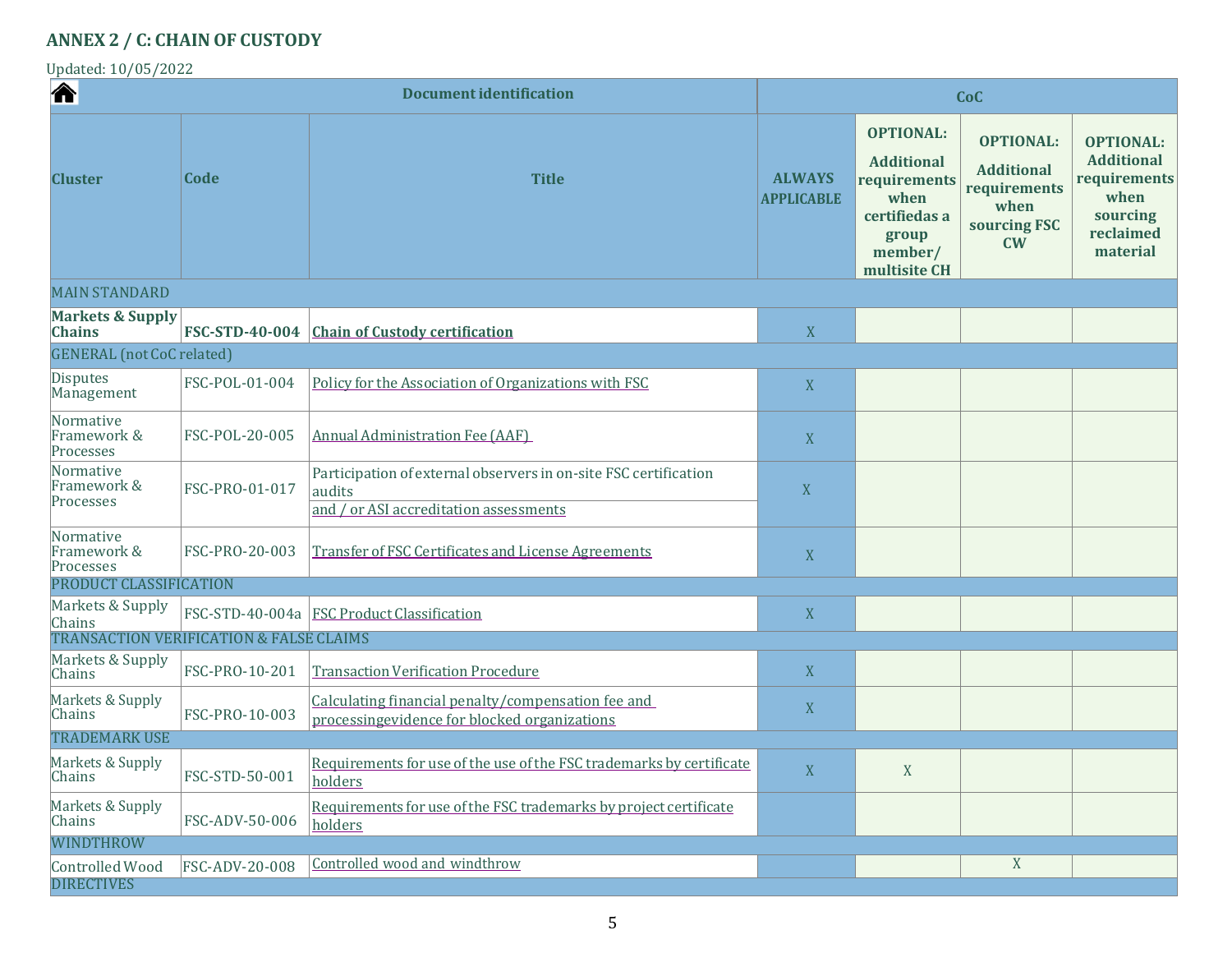| Markets & Supply<br>Chains | FSC-DIR-40-004        | <b>FSC Directive on Chain of Custody Certification</b>                                        | X |                   |             |   |
|----------------------------|-----------------------|-----------------------------------------------------------------------------------------------|---|-------------------|-------------|---|
| Controlled Wood            | <b>FSC-DIR-40-005</b> | FSC Directive on FSC Controlled Wood                                                          |   |                   | X           |   |
| <b>OPTIONAL</b>            |                       |                                                                                               |   |                   |             |   |
| Markets & Supply<br>Chains | FSC-STD-40-003        | Chain of Custody Certification of Multiple Sites                                              |   | X                 |             |   |
| Markets & Supply<br>Chains | FSC-PRO-40-003a       | List of approved National Group Chain of Custody Eligibility Criteria                         |   | $\mathbf{V}$<br>A |             |   |
| Controlled Wood            | FSC-STD-40-005        | Requirements for Sourcing FSC Controlled Wood                                                 |   |                   | X           |   |
| Controlled Wood            | Various               | Controlled Wood (Centralized) National Risk Assessment                                        |   |                   | $\mathbf X$ |   |
| Markets & Supply<br>Chains | FSC-STD-40-007        | Sourcing reclaimed material for use in FSC Product Groups or FSC<br><b>Certified Projects</b> |   |                   |             | X |
| Controlled Wood            |                       | <b>FSC-PRO-60-002a FSC National Risk Assessment Framework</b>                                 |   |                   | X           |   |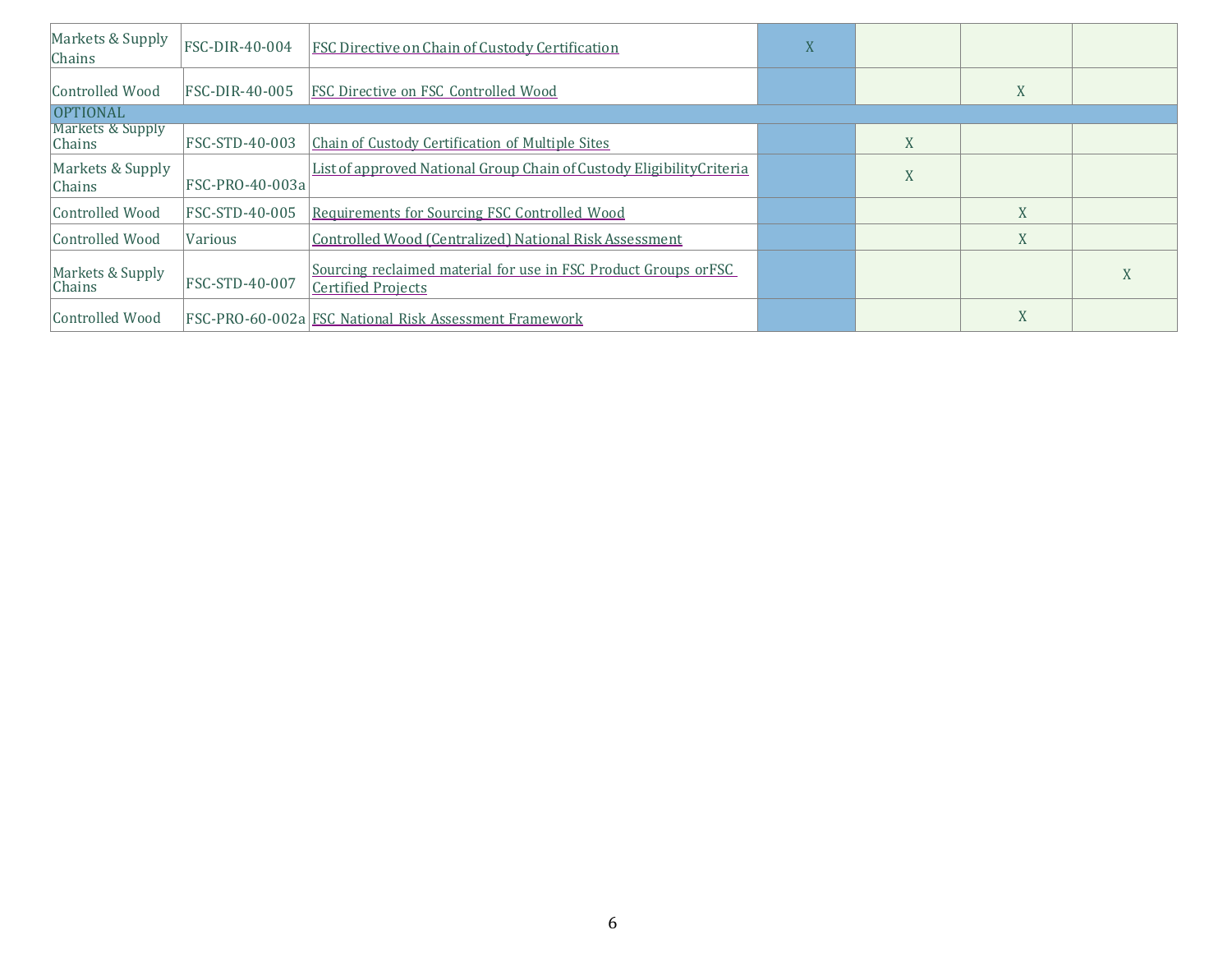# **ANNEX 2 / D: PROJECT CERTIFICATION**

[Upda](#page-0-0)ted: 10/05/2022

<span id="page-6-0"></span>

| 合<br><b>Document identification</b>          |                     | Project                                                                                                           |                                    |                                                                                                                     |                                                                                    |                                                                                                    |
|----------------------------------------------|---------------------|-------------------------------------------------------------------------------------------------------------------|------------------------------------|---------------------------------------------------------------------------------------------------------------------|------------------------------------------------------------------------------------|----------------------------------------------------------------------------------------------------|
| <b>Cluster</b>                               | Code                | <b>Title</b>                                                                                                      | <b>ALWAYS</b><br><b>APPLICABLE</b> | <b>OPTIONAL:</b><br><b>Additional</b><br>requirements<br>when<br>certified as a<br>group<br>member/<br>multisite CH | <b>OPTIONAL:</b><br><b>Additional</b><br>requirements<br>when<br>sourcingFSC<br>CW | <b>OPTIONAL:</b><br><b>Additional</b><br>requirements<br>when<br>sourcing<br>reclaimed<br>material |
| <b>MAIN STANDARD</b>                         |                     |                                                                                                                   |                                    |                                                                                                                     |                                                                                    |                                                                                                    |
| <b>Markets &amp; Supply</b><br><b>Chains</b> | FSC-STD-40-006      | <b>FSC Standard for Project Certification</b>                                                                     | X                                  |                                                                                                                     |                                                                                    |                                                                                                    |
| GENERAL (not project-CoC related)            |                     |                                                                                                                   |                                    |                                                                                                                     |                                                                                    |                                                                                                    |
| Disputes<br>Management                       | FSC-POL-01-004      | Policy for the Association of Organizations with FSC                                                              | X                                  |                                                                                                                     |                                                                                    |                                                                                                    |
| Normative<br>Framework<br>& Processes        | FSC-POL-20-005      | <b>Annual Administration Fee (AAF)</b>                                                                            | X                                  |                                                                                                                     |                                                                                    |                                                                                                    |
| Normative<br>Framework<br>& Processes        | FSC-PRO-01-017      | Participation of external observers in on-site FSC certification audits<br>and / or ASI accreditation assessments | X                                  |                                                                                                                     |                                                                                    |                                                                                                    |
| Normative<br>Framework<br>& Processes        |                     | FSC-PRO-20- 003 Transfer of FSC Certificates and License Agreements                                               | X                                  |                                                                                                                     |                                                                                    |                                                                                                    |
| PRODUCT CLASSIFICATION                       |                     |                                                                                                                   |                                    |                                                                                                                     |                                                                                    |                                                                                                    |
| Markets & Supply<br>Chains                   | FSC-STD-40-<br>004a | <b>FSC Product Classification</b>                                                                                 | $\mathbf X$                        |                                                                                                                     |                                                                                    |                                                                                                    |
| TRANSACTION VERIFICATION & FALSE CLAIMS      |                     |                                                                                                                   |                                    |                                                                                                                     |                                                                                    |                                                                                                    |
| Markets & Supply<br>Chains                   | FSC-PRO-10-201      | <b>Transaction Verification Procedure</b>                                                                         | X                                  |                                                                                                                     |                                                                                    |                                                                                                    |
| Markets & Supply<br>Chains                   | FSC-PRO-10-003      | Calculating financial penalty/compensation fee and processing<br>evidence for blocked organizations               | X                                  |                                                                                                                     |                                                                                    |                                                                                                    |
| <b>TRADEMARK USE</b>                         |                     |                                                                                                                   |                                    |                                                                                                                     |                                                                                    |                                                                                                    |
| Markets & Supply<br>Chains                   | FSC-ADV-50-006      | Requirements for use of the FSC trademarks by project certificate<br>holders                                      | X                                  |                                                                                                                     |                                                                                    |                                                                                                    |
| <b>WINDTHROW</b>                             |                     |                                                                                                                   |                                    |                                                                                                                     |                                                                                    |                                                                                                    |
| <b>Controlled Wood</b>                       |                     | FSC-ADV-20-008 Controlled wood and windthrow                                                                      |                                    |                                                                                                                     | $\mathbf X$                                                                        |                                                                                                    |